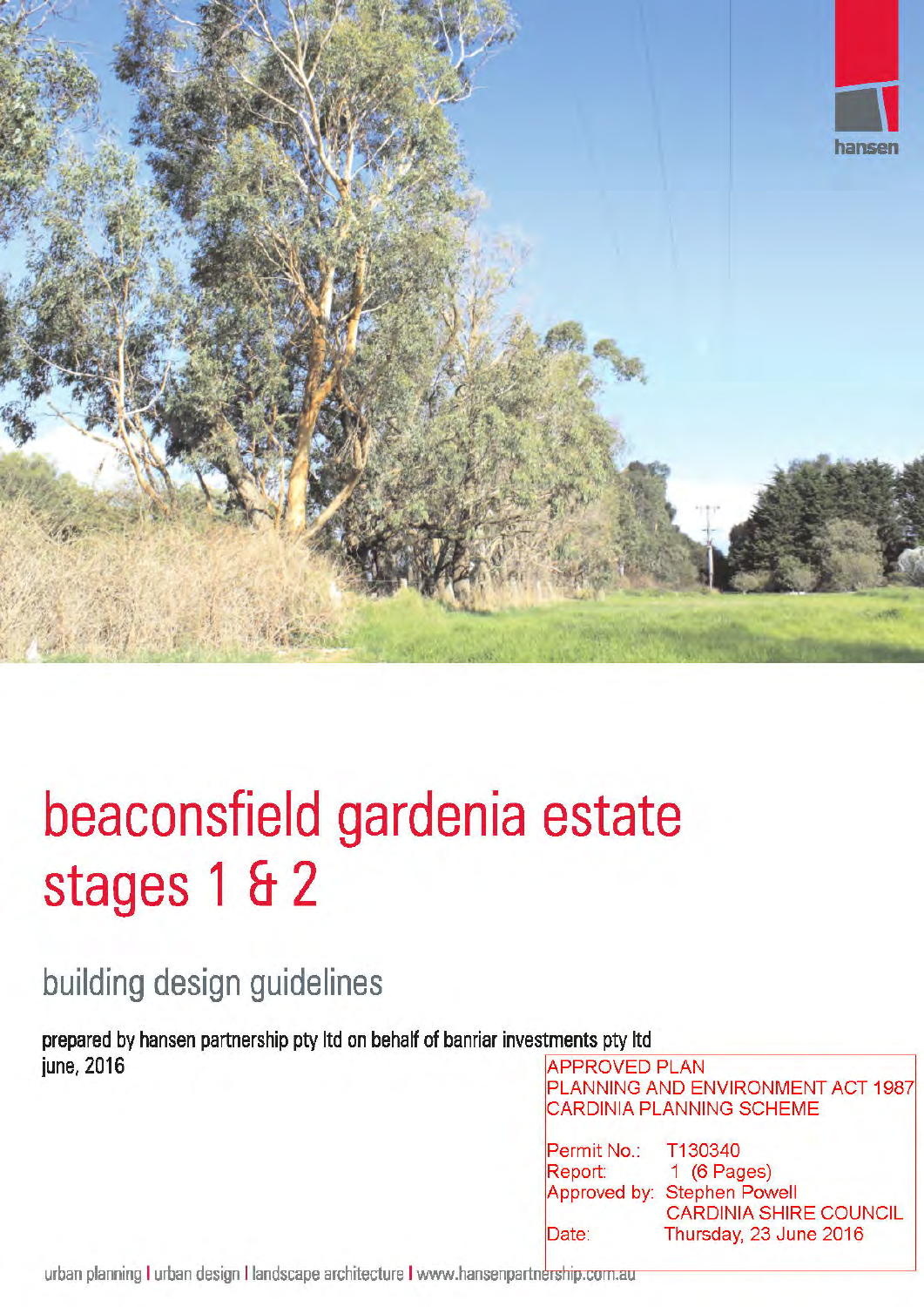# contents

| 3                 |  |
|-------------------|--|
| 3.1<br>3.2<br>3.3 |  |
| 3.4<br>3.5        |  |
| 3.6<br>3.7        |  |
| 3.8<br>3.9        |  |
| 3.10              |  |

hansen partnership pty Itd melbourne | vietnam

level 4, 136 exhibition street melbourne, vic 3000 t 03 9654 8844 f 03 9654 8088 e info@hansen-online.com.au w www.hansen-online.com.au ABN 20 079 864 716 | ACN 079 864 716

| version | title                                     | date        | issuer | changes |
|---------|-------------------------------------------|-------------|--------|---------|
| С       | 70 brunt rd building design<br>guidelines | 07.06.16 MT |        |         |
|         |                                           |             |        |         |
|         |                                           |             |        |         |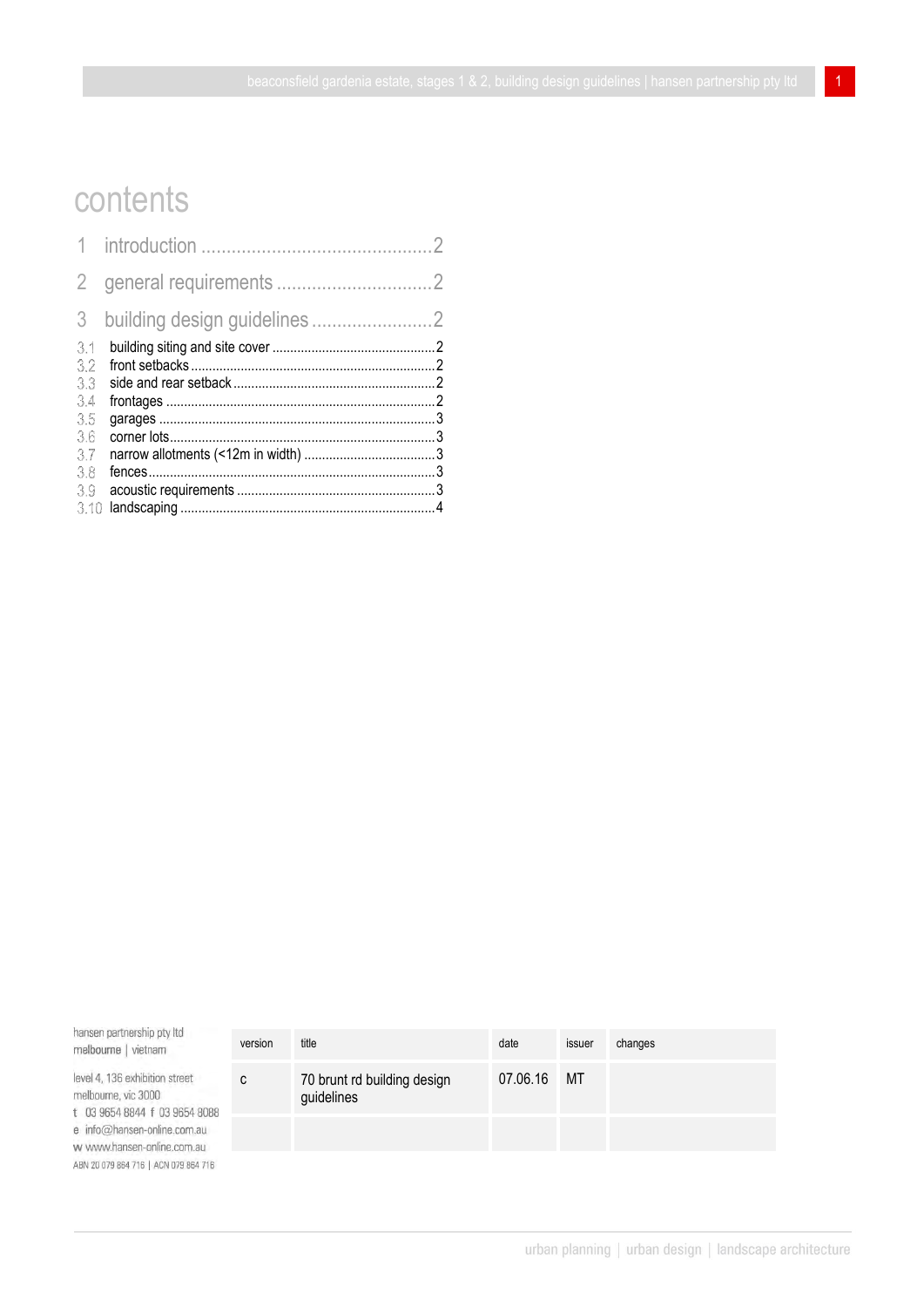# introduction

Gardenia estate will allow for a range of housing styles, responding to the natural features of the land, as well as the surrounding transport network.

The aim of these building design guidelines is to ensure that this development establishes itself as an attractive and welcoming community, exhibiting a high standard of design which consistently addresses its surrounding environs.

# 2 general requirements

Restrictions relating to building siting, site cover and setbacks cease to apply to a lot 2 years after the issue of a Certificate of Occupancy under the Building Act for a dwelling on a lot.

No variations to these guidelines are permitted without written consent from Cardinia Shire Council.

Where the design parameters provided in these quidelines do not deal with a siting matter regulated under Part 4 of the Building Regulations 2006 (e.g. Overlooking, Overshadowing, Solar access to existing north facing windows etc.), or where the adjoining property is not subject to the same agreement or is not shown on the same certified plan of subdivision, then, in addition to the design guidelines, the requirements of Part 4 of the Building Regulations 2006 (or any other legislation applicable at the time of development) apply.

The Building Design Guidelines do not apply to lots under 300 square metres. The Officer Precinct Structure Plan – Small Lot Housing Code applies to all lots less than 300 square metres within the Estate.

# 3 building design guidelines

#### $3.1$ building siting and site cover

Good building siting enhances the internal and external environment of a dwelling, and can reduce costs associated with both heating in winter and cooling in summer.

Dwellings should be sited and designed to provide adequate solar access to areas of private open space and habitable room windows, and minimise adverse amenity impacts upon neighbouring properties.

Providing meaningful areas of secluded private open space will aid in the liveability of homes, creating outdoor spaces that people will want to use year-round. It is for this reason that areas of private open space should be north-facing, where possible, to provide adequate access to sunlight.

Building site cover must not exceed 60 per cent to allow for adequate areas of private open space.

### 3.2 front setbacks

Dwellings must be set back at least 4 metres from the front property boundary to allow for attractive front yards and maintain a sense of 'openness'.

Porches, verandahs and open pergolas with a height of less than 3.6 metres, as well as eaves, fascia and gutter, sunblinds and shade sails, decks, (including steps and landings) that are less than 800mm in height, may encroach into the front setback area by no more than 2.5 metres.

#### side and rear setback  $33$

Dwellings must be set back at least 3 metres from the rear property boundary. Where a property has a north-facing side boundary and rooms within a dwelling are designed to have a northern orientation and north facing open space, the option exists to reduce the rear boundary setback to 1 metre, where a 3 metre setback is proposed along the northern boundary.

Buildings may be constructed to one side boundary (i.e. zero to 0.15 metre setback) for a length not exceeding 10 metres plus 25 per cent of the remaining length of the boundary of an adjoining lot, and must be set back at least 1 metre from one side boundary.

The height of a new wall constructed on or within 0.15 metres of a side or rear boundary should not exceed an average of 3.2 metres with no part higher than 3.6 metres unless abutting a higher existing or simultaneously constructed wall.

Porches, verandahs, open pergolas, eaves, fascia and gutter, privacy screens, masonry chimneys, sunblinds, shade sails, flues, pipes, decks, domestic fuel tanks, water tanks, heating and cooling equipment and other services may encroach into the aforementioned setback areas by no more than 0.5 metres (unless they interface with north facing windows).

## 3.4 frontages

Attractive building frontages improve the appearance of a neighbourhood, can make it a more pleasant place to live and can enhance property values.

Dwellings, associated structures and landscaping are to create an interesting and attractive street frontage. This is to be achieved through creating building entry points that are clearly identifiable from the street and including entrance treatments, such as front porticos or verandahs.

Verandahs, porticos and porches are to have a maximum height of less than 3.6m above natural ground level, and be a minimum 4m² in area with a depth of 1m.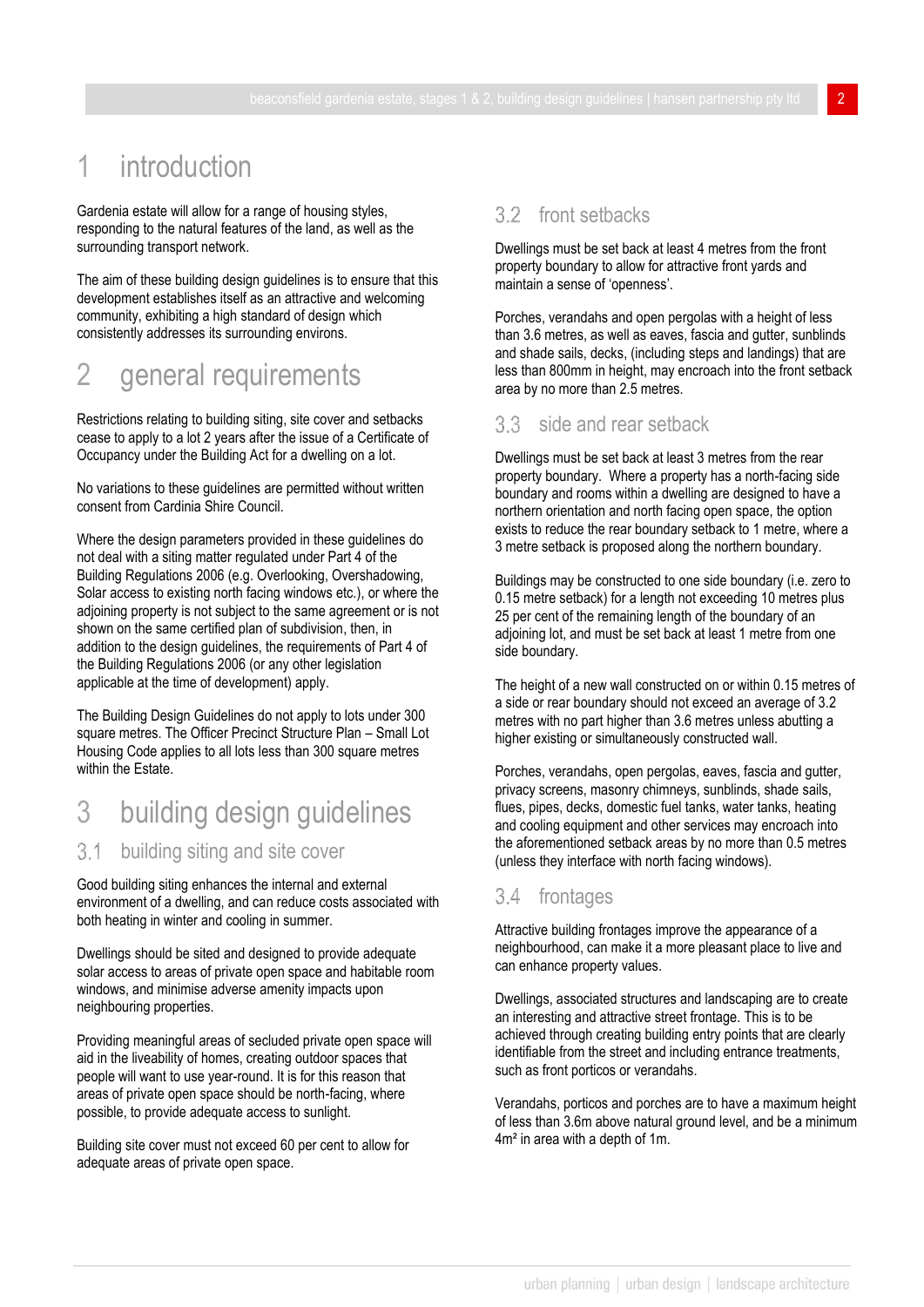Building services, pipes and water tanks (excluding solar panels) are to be located to the side or rear of dwellings and hidden from public view from the street.

Large expanses of featureless walls are to be avoided through the articulation of the front façade and incorporation of elements such as doors, windows, verandahs, decks and a varied materials palette.

Maintaining passive views of the street and footpath improves the safety and interactivity of this neighbourhood. A high level of passive surveillance of the street and footpath should be allowed for through the inclusion of windows facing the street.

Roller shutters are not permitted along front facades.

### 3.5 garages

Garages and carports must be set back equal or greater than the setback of the main building line of the dwelling. Garage design must be consistent with the remainder of the house and be of a similar palette of materials and colours. Roller doors and zincalume garages are not permitted.

In order to avoid garages and carports dominating the street frontage, garages must be set back a minimum 5.5 metres from the street.

Garage openings for single storey dwellings are to constitute no more than 40 per cent of the width of the frontage of a lot.

For double storey dwellings, garages must not exceed 25 per cent of the area of the front façade of the dwelling.

## 3.6 corner lots

Where a lot is located on a corner, buildings must be designed to address both frontages by incorporating a façade which wraps around the second frontage, providing an appropriate corner feature, for a minimum of 4m.

Façades to both streets are to incorporate visually interesting features such as awnings, verandahs and decks and must present a habitable room window, forward of the side boundary fence, to each frontage. If the dwelling is double storey a habitable room window must be provided at both levels.

Buildings must be set back at least 2 metres from the side street boundary.

Any side boundary fences facing the street must be set back at least 4 metres from the dwelling line,

Solid side boundary fences must not exceed 50 per cent of the lot length form the rear boundary. Remaining fencing must be at least 40 per cent transparent and no greater than 1.5 metres in height.

Garages must not be located on the corner section of the allotment facing 2 streets and must be located on or close to the side boundary that adjoins the neighbouring allotment. Vehicular access to Lot No. 33 must be via Gardenia Drive.

For the purpose of these guidelines, the narrower of the two frontages is considered to be the primary street frontage and shall present as the architectural and frontage of the dwelling.

#### $3.7$ narrow allotments (<12m in width)

Dwellings on narrow allotments (less than 12 metres in width) are only permitted a single car garage to the street frontage; unless the dwelling is double storey, in which case the requirements at Section 3.5 of these Guidelines apply.

Two cars accommodated in a tandem arrangement may be permitted where it does not conflict with any other provisions of these quidelines.

#### 3.8 fences

Fences must respond to the prevailing neighbourhood character and landscape design, with materials complementing those of the dwelling.

Front boundary fences must not exceed 1.2 metres in height and be a minimum 40 per cent transparent (where not located on a corner).

Side and rear fences are not to exceed 2 metres in height, and are to comprise timber paling with appropriate capping. Where fences are to be painted, they are to be of neutral tones.

Side boundary fences (where not located on a corner lot) must terminate a minimum of 2m behind the dwelling line to maintain an open streetscape.

Side fencing which returns from a front fence along a side boundary:

- Must not exceed 1.2m in height
- Must be at least 40% transparent.
- Must continue to a minimum of 2m behind the dwelling line.

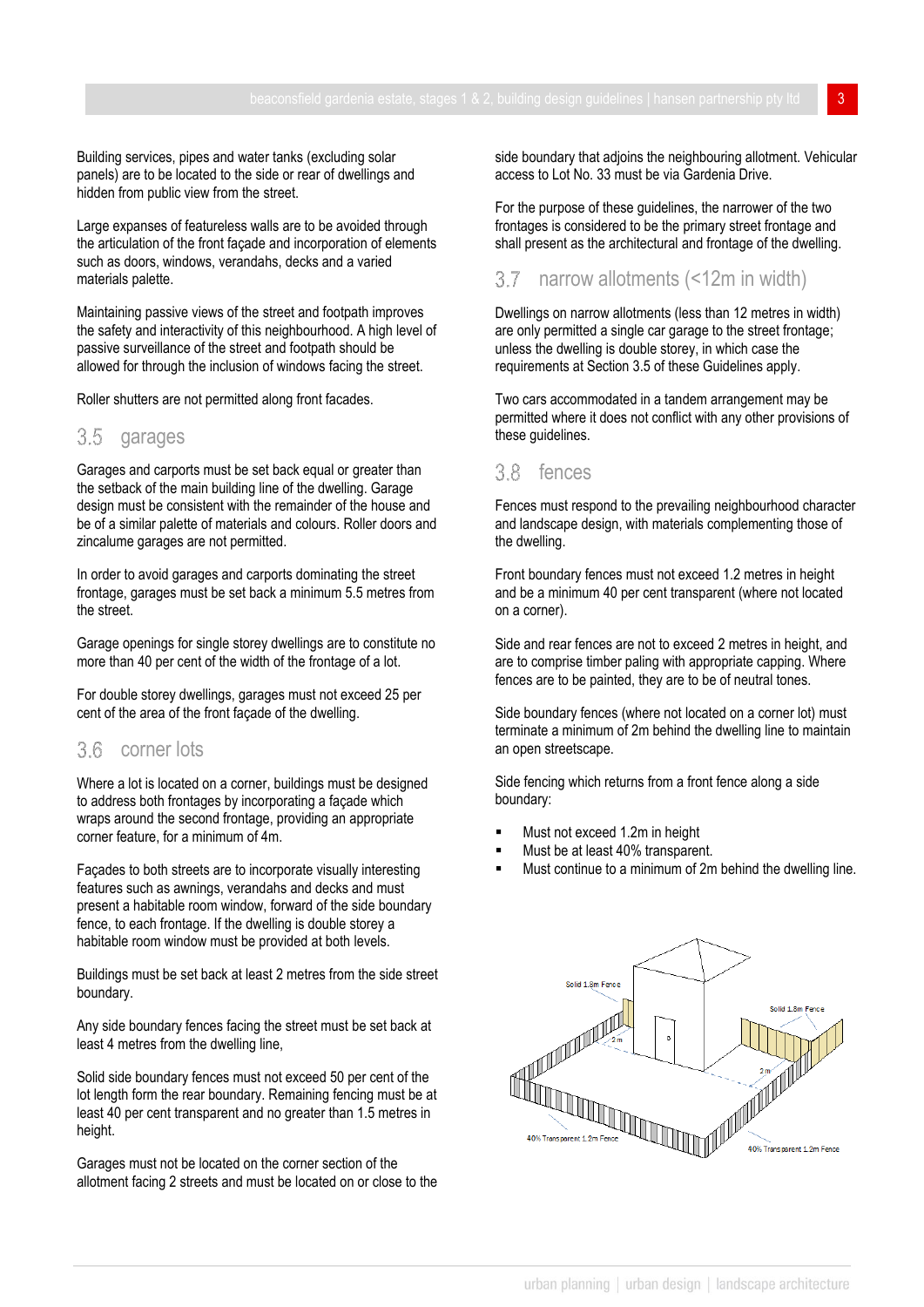### 3.9 acoustic requirements

Due to their proximity to the Pakenham Railway reserve, all dwellings must be designed so as to reduce noise levels in living areas.

Dwellings on the above properties will need to include glazing for habitable rooms (bedrooms and living rooms including kitchens) that are facing to the north, east and west as per the table below.

| glazing area (m              | bedroom                      | living room      |  |  |  |  |  |
|------------------------------|------------------------------|------------------|--|--|--|--|--|
| Lots 1-15 & 30-32            |                              |                  |  |  |  |  |  |
| North facing windows         |                              |                  |  |  |  |  |  |
| $<$ 2m <sup>2</sup>          | To code                      | To code          |  |  |  |  |  |
| >2 <sup>2</sup>              | 6.38mm laminated             | To code          |  |  |  |  |  |
|                              | glass or 6/12/6              |                  |  |  |  |  |  |
|                              | East and west facing windows |                  |  |  |  |  |  |
| $<$ 2m <sup>2</sup>          | To code                      | To code          |  |  |  |  |  |
| >2m <sup>2</sup> /           | To code                      | To code          |  |  |  |  |  |
| $<$ 4m <sup>2</sup>          |                              |                  |  |  |  |  |  |
| >4m <sup>2</sup>             | 6.38mm laminated             | To code          |  |  |  |  |  |
|                              | glass or 6/12/6              |                  |  |  |  |  |  |
| Lots 16-29 & 33-35           |                              |                  |  |  |  |  |  |
| North facing windows         |                              |                  |  |  |  |  |  |
| $<$ 2m <sup>2</sup>          | 6.38mm laminated             | To code          |  |  |  |  |  |
|                              | glass or 6/12/6              |                  |  |  |  |  |  |
| >2m <sup>2</sup> /           | 6.38mm laminated             | To code          |  |  |  |  |  |
| $<$ 4m <sup>2</sup>          | glass or 6/12/6              |                  |  |  |  |  |  |
| >4m <sup>2</sup>             | 6.38mm laminated             | To code          |  |  |  |  |  |
|                              | glass /12/6.38               |                  |  |  |  |  |  |
|                              | East and west facing windows |                  |  |  |  |  |  |
| $<$ 2m <sup>2</sup>          | 6.38mm laminated             | To code          |  |  |  |  |  |
|                              | glass or 6/12/6              |                  |  |  |  |  |  |
| >2 <sup>2</sup>              | 6.38mm laminated             | To code          |  |  |  |  |  |
|                              | glass or 6/12/6              |                  |  |  |  |  |  |
| <b>Lots 36-51</b>            |                              |                  |  |  |  |  |  |
| North facing windows         |                              |                  |  |  |  |  |  |
| $<$ 2m <sup>2</sup>          | 10.38mm laminated            | 6.38mm laminated |  |  |  |  |  |
|                              | glass /12/6                  | glass or 6/12/6  |  |  |  |  |  |
| $>2m^2/$                     | 10.38mm laminated            | 6.38mm laminated |  |  |  |  |  |
| $<$ 4m <sup>2</sup>          | glass /12/6*                 | glass or 6/12/6  |  |  |  |  |  |
| >4m <sup>2</sup>             | 10.38mm laminated            | 6.38mm laminated |  |  |  |  |  |
|                              | glass /100/6                 | glass /12/6      |  |  |  |  |  |
| East and west facing windows |                              |                  |  |  |  |  |  |
| $\sqrt{2m^2}$                | 6.38mm laminated             | To code          |  |  |  |  |  |
|                              | glass /12/6                  |                  |  |  |  |  |  |
| $>2m^2/$                     | 6.38mm laminated             | 6.38mm laminated |  |  |  |  |  |
| $<$ 4m <sup>2</sup>          | glass /12/6                  | glass or 6/12/6  |  |  |  |  |  |
| >4m <sup>2</sup>             | 10.38mm laminated            | 6.38mm laminated |  |  |  |  |  |
|                              | glass /12/6*                 | glass or 6/12/6  |  |  |  |  |  |
| <b>All lots</b>              |                              |                  |  |  |  |  |  |
| South facing windows         |                              |                  |  |  |  |  |  |
| All sizes                    | To code                      | To code          |  |  |  |  |  |

*\* Exceedances of up to 4 dBA are predicted for train horns in some instances. The average horn level will, however, meet the project criteria.* 

#### **Glazing notes:**

Window frames are not to degrade the performance of windows. Frames of Glazing Types A to C are to be not less than 2 mm thick aluminium unless tests conducted in a NATA certified laboratory are provided demonstrating that the recommended acoustic ratings can be achieved with alternative products.

Sliding doors for apartments should be designed such that there is minimal degradation in the sound isolation (Both Rw and Rw + Ctr) due to perimeter sealing. To comply, the doors should either:

- **EXECT** Have been tested in a NATA certified acoustical laboratory, and the results of the tests provided to Banriar Investments P/L prior to ordering of materials for manufacture, or
- Have been designed, or the design checked, by an acoustical consultant being employed by an Acoustical Consultant Company who is a Member or eligible for Membership of the AAAC.

If alternative glazing is offered, it will need to be demonstrated that the sound isolation at all 1/3 octave frequency bands is not less than for the nominated glazing.

All shop drawings to be provided to Banriar Investments Pty Ltd and the Acoustical Consultant for checking and approval 21 days before sections ordered or construction commences.

The above recommendations are the minimum requirement for acoustics, and all glazing is also to conform to the relevant Codes.

# 3.10 landscaping

Each lot must provide attractive landscaping to all street frontages, in order to enhance the overall appearance of the neighbourhood and complement the design of the dwelling.

Landscape design should utilise a range of drought resistant species where possible, and must include at least 1 canopy tree within the front setback.

A minimum 20 per cent of the property must remain free of impervious surfaces.

All landscape elements within the front yard, including driveways and pathways must be completed within 3 months of obtaining a Certificate of Occupancy.

# 3.11 dwelling diversity

Two dwellings of the same façade design shall not be built within three dwellings of the subject property, including lots either side and opposite the subject property. Three dwellings of the same façade may not be built within the same street.

### 3.12 driveways

A minimum allowance of 300mm for garden planting is required between a driveway and a side boundary. This does not apply when a crossover is constructed as part of a double-crossover with an adjoining lot. Landscaping strips are not permitted between double crossovers.

Driveway widths must match the width of the crossovers but may taper thereafter to align with garage widths.